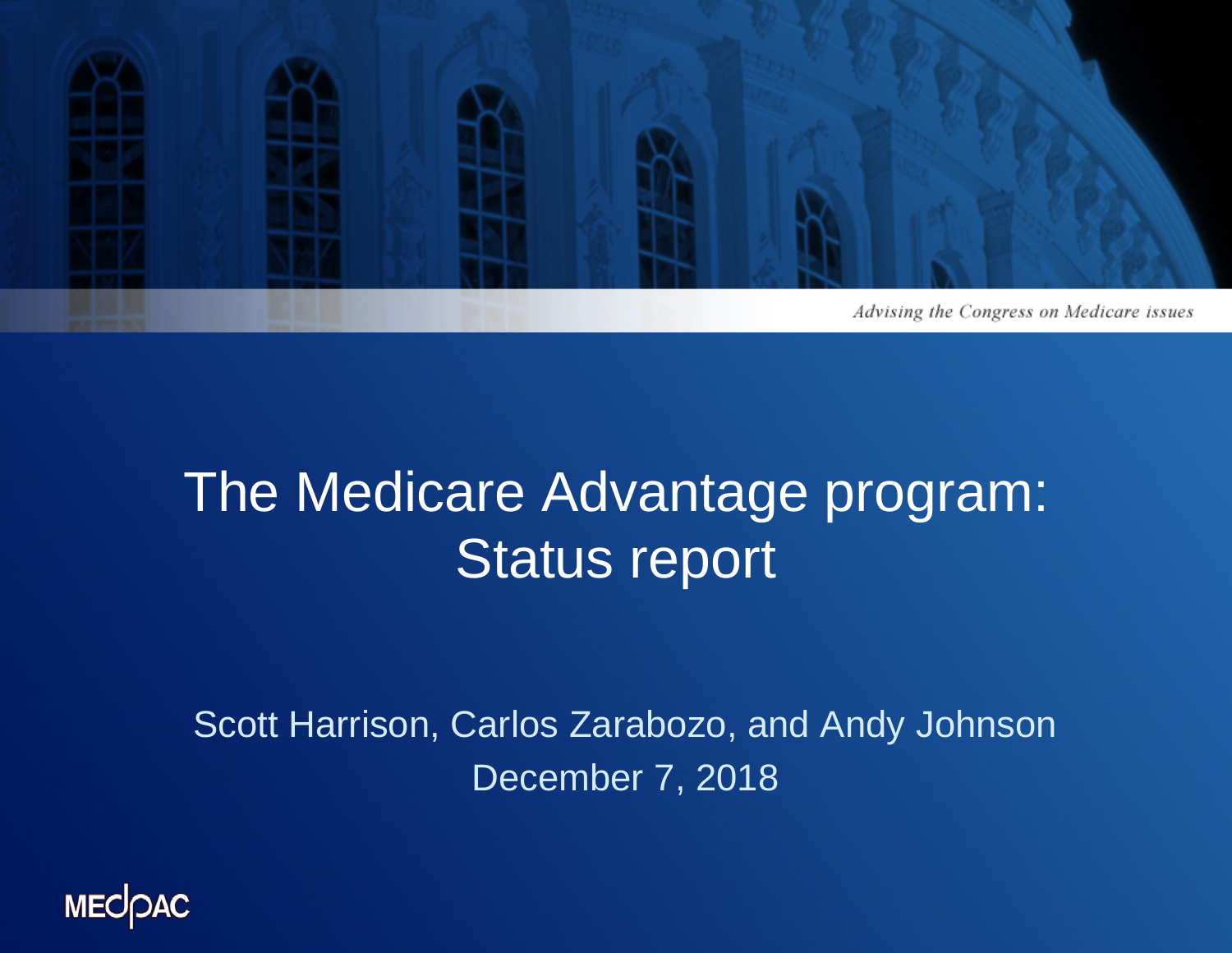### Today's presentation

- **Status report on Medicare Advantage** (MA) enrollment, availability, benchmarks, bids, and payment
- **Update on coding intensity**
- **Update on quality**

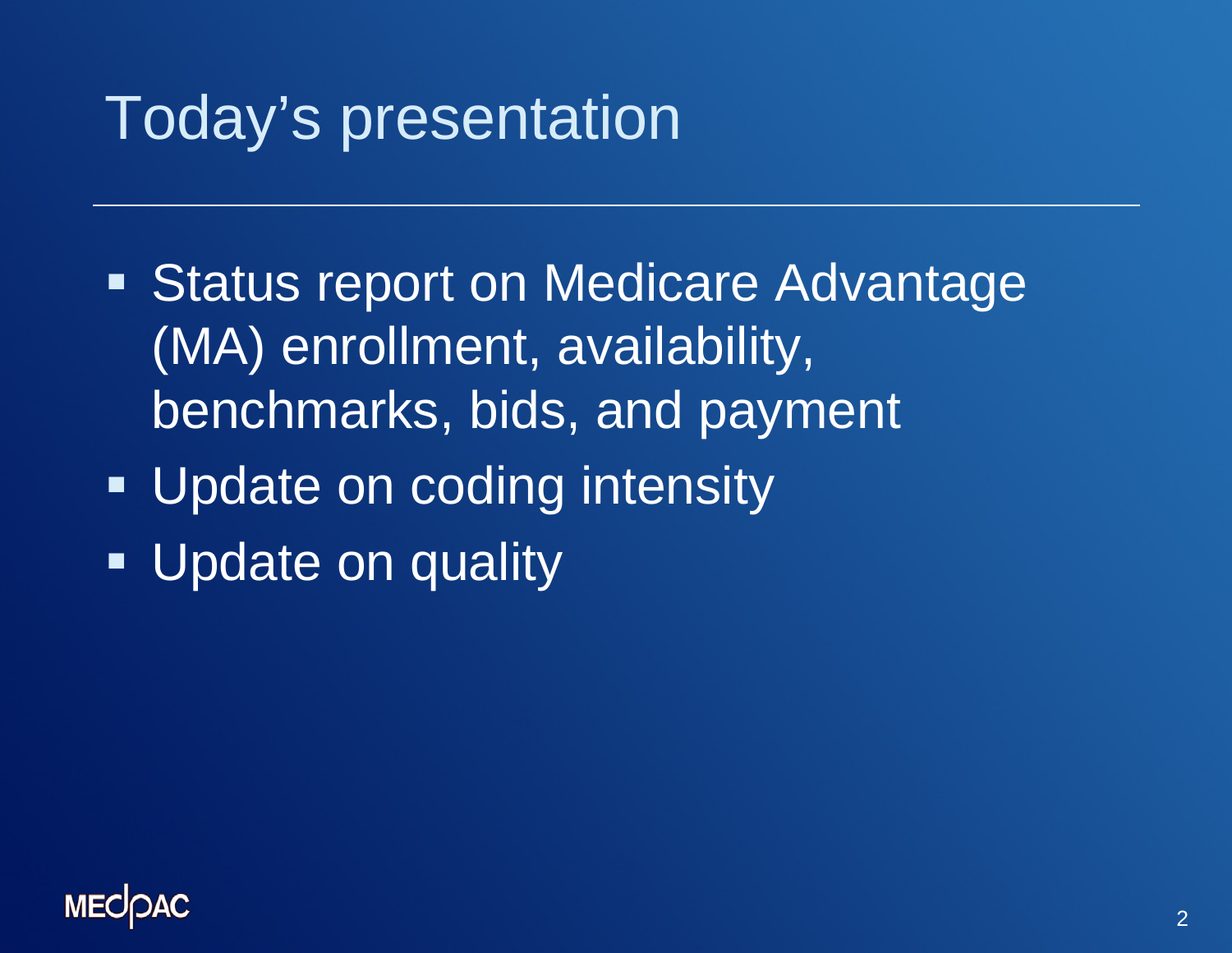## MA plan payment policy

- Payments based on plan bids, benchmarks (county-based and risk-adjusted), and quality scores
- Benchmarks range from 115% of FFS in lowest-FFS counties to 95% of FFS in highest-spending counties
- **Benchmarks are increased for plans with high quality** scores
- If bid < benchmark, plans get a percentage (varies by plan quality score) of the difference as a "rebate" for extra benefits, Medicare keeps the rest of the difference
- If bid > benchmark, program pays benchmark, enrollee pays premium

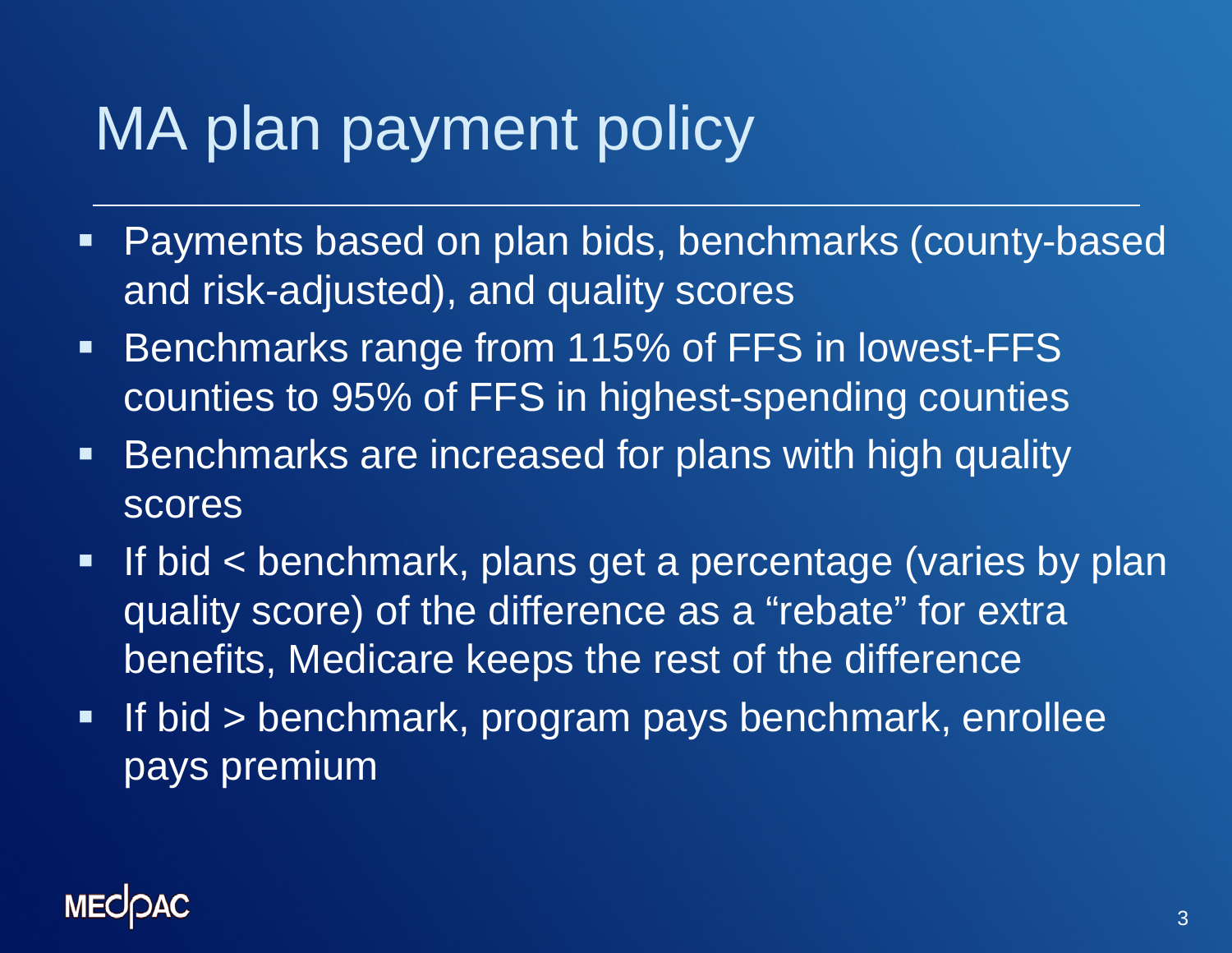### MA enrollment by plan type, 2007-2018



Source: CMS enrollment data

MECOAC

Draft – subject to change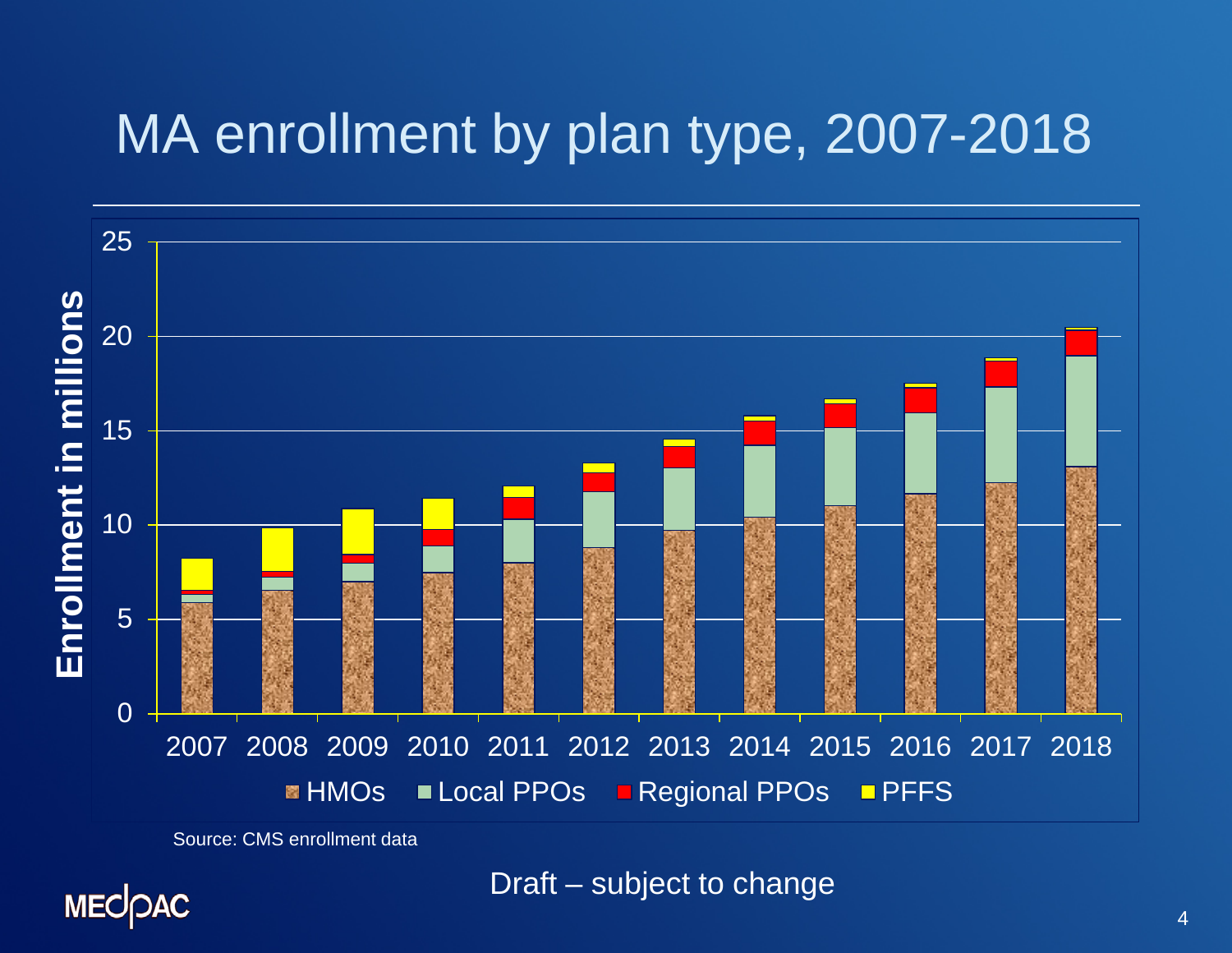### Percentage of Medicare beneficiaries with an MA plan available, 2015-2019

| <b>Type of plan</b>                             | 2015 | 2016 | 2017 | 2018 | 2019  |
|-------------------------------------------------|------|------|------|------|-------|
| Any MA                                          | 99%  | 99%  | 99%  | 99%  | 99%   |
| <b>HMO/Local PPO</b>                            | 95   | 96   | 95   | 96   | 97    |
| <b>Regional PPO</b>                             | 70   | 73   | 74   | 74   | 74    |
| Zero-premium plan w/Part D                      | 78   | 81   | 81   | 84   | 90    |
| Avg. number of choices                          |      |      |      |      |       |
| County weighted                                 | 9    | 9    | 10   | 10   | 13    |
| Beneficiary weighted                            | 17   | 18   | 18   | 20   | 23    |
| Average rebate available for<br>extra-benefits* | \$76 | \$81 | \$89 | \$95 | \$107 |

\*for non-employer, non-SNP plans

Note: PFFS (private fee-for-service), MA (Medicare Advantage)

Source: CMS website, landscape file, and plan bid submissions.



Draft – subject to change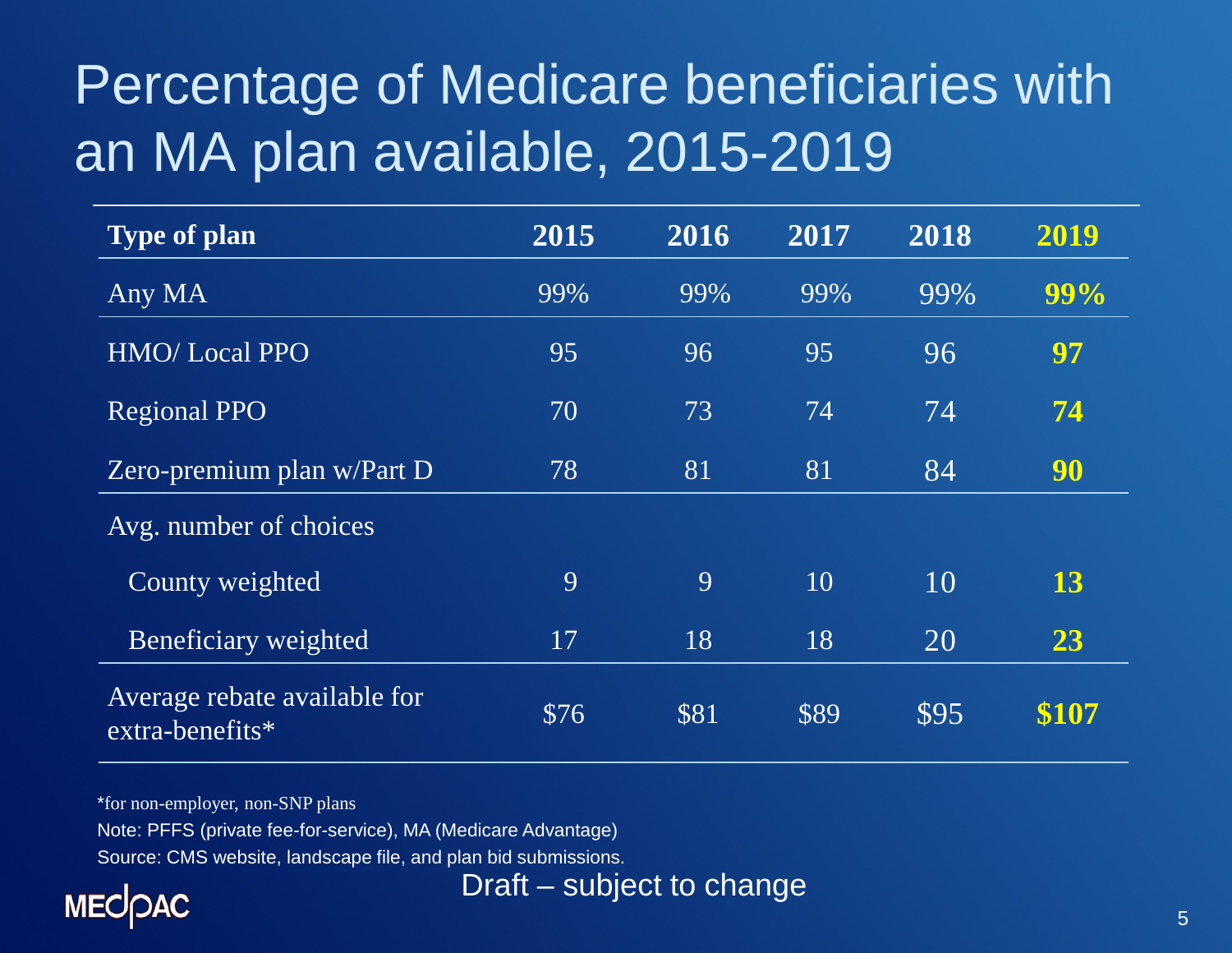### Benchmarks, bids, and payments relative to FFS for 2019

|                     | Benchmarks/ | Bids/      | Payments/  |  |
|---------------------|-------------|------------|------------|--|
|                     | <b>FFS</b>  | <b>FFS</b> | <b>FFS</b> |  |
| All MA plans        | 107%        | 89%        | 100%*      |  |
| <b>HMO</b>          | 107         | 88         | 100        |  |
| Local PPO           | 109         | 96         | 104        |  |
| <b>Regional PPO</b> | 105         | 91         | 97         |  |
| <b>PFFS</b>         | 107         | 104        | 106        |  |

Note: MA (Medicare Advantage), PFFS (private fee-for-service). All numbers reflect quality bonuses, but not coding differences between MA and FFS Medicare.

\* Payments would average 101-102 percent of FFS if coding intensity were to be reflected fully. Source: MedPAC analysis of CMS bid and rate data.

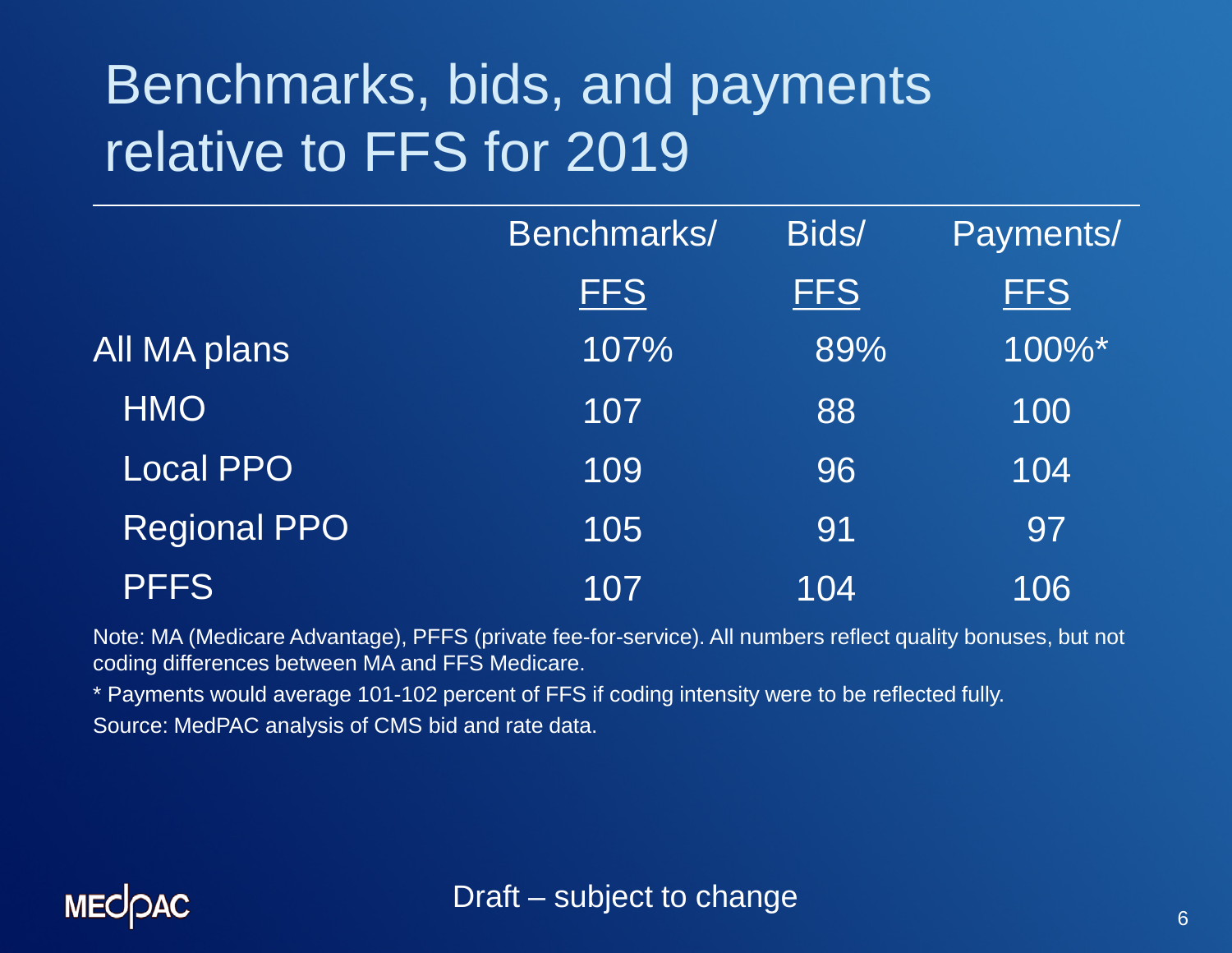### Bids are lower relative to FFS in all areas





Draft – subject to change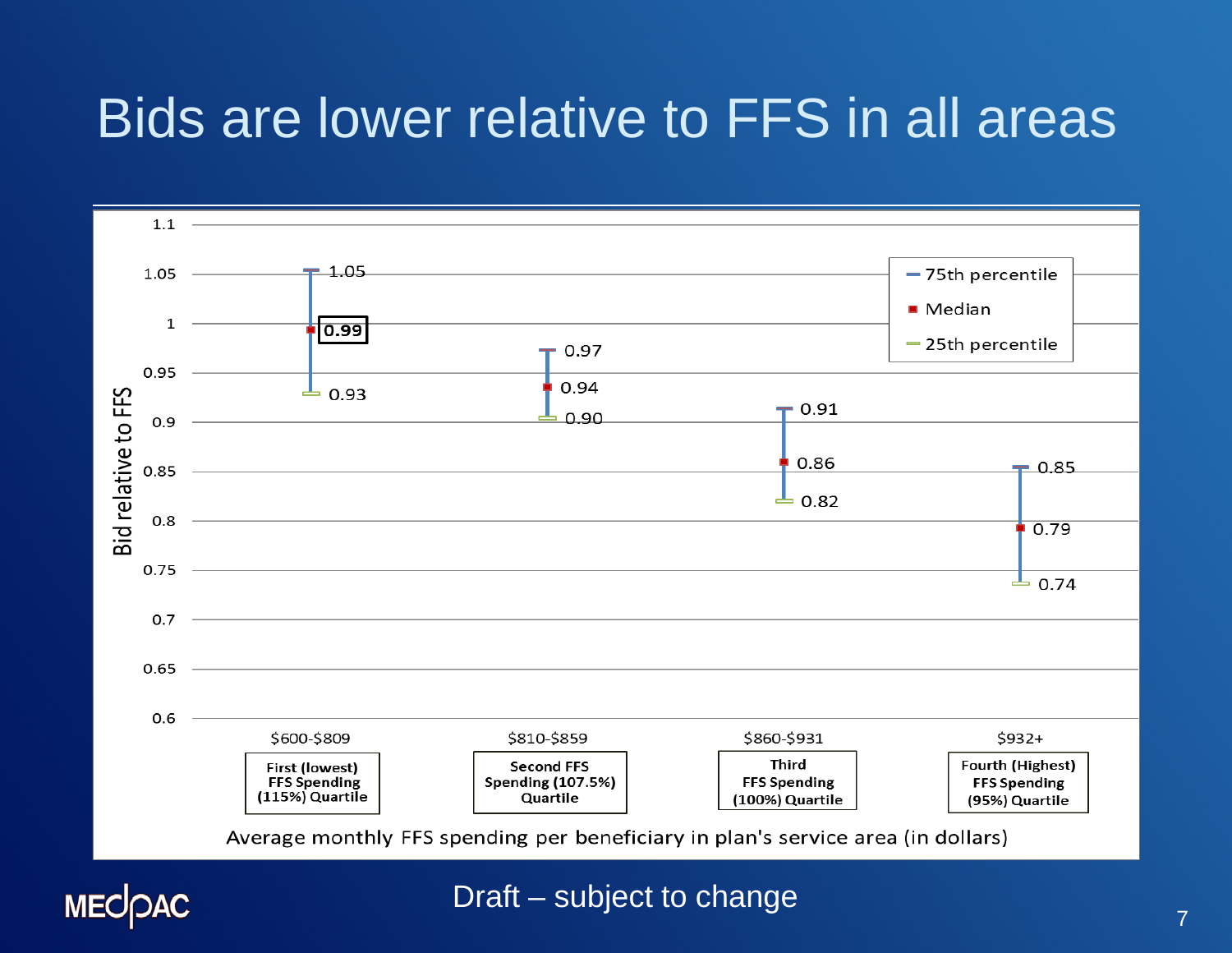# MA risk adjustment

- Medicare pays MA plans a capitated rate:
	- Base \$ amount x beneficiary-specific risk score
- Risk scores adjust payment
	- **Increase base rate for more costly beneficiaries**
	- **Decrease base rate for less costly beneficiaries**
- **FFS: Little incentive to code diagnoses**
- MA: Financial incentive to code diagnoses
	- **Higher payment for more HCCs documented**
	- **Higher MA risk scores for equivalent health status**

#### **MECK**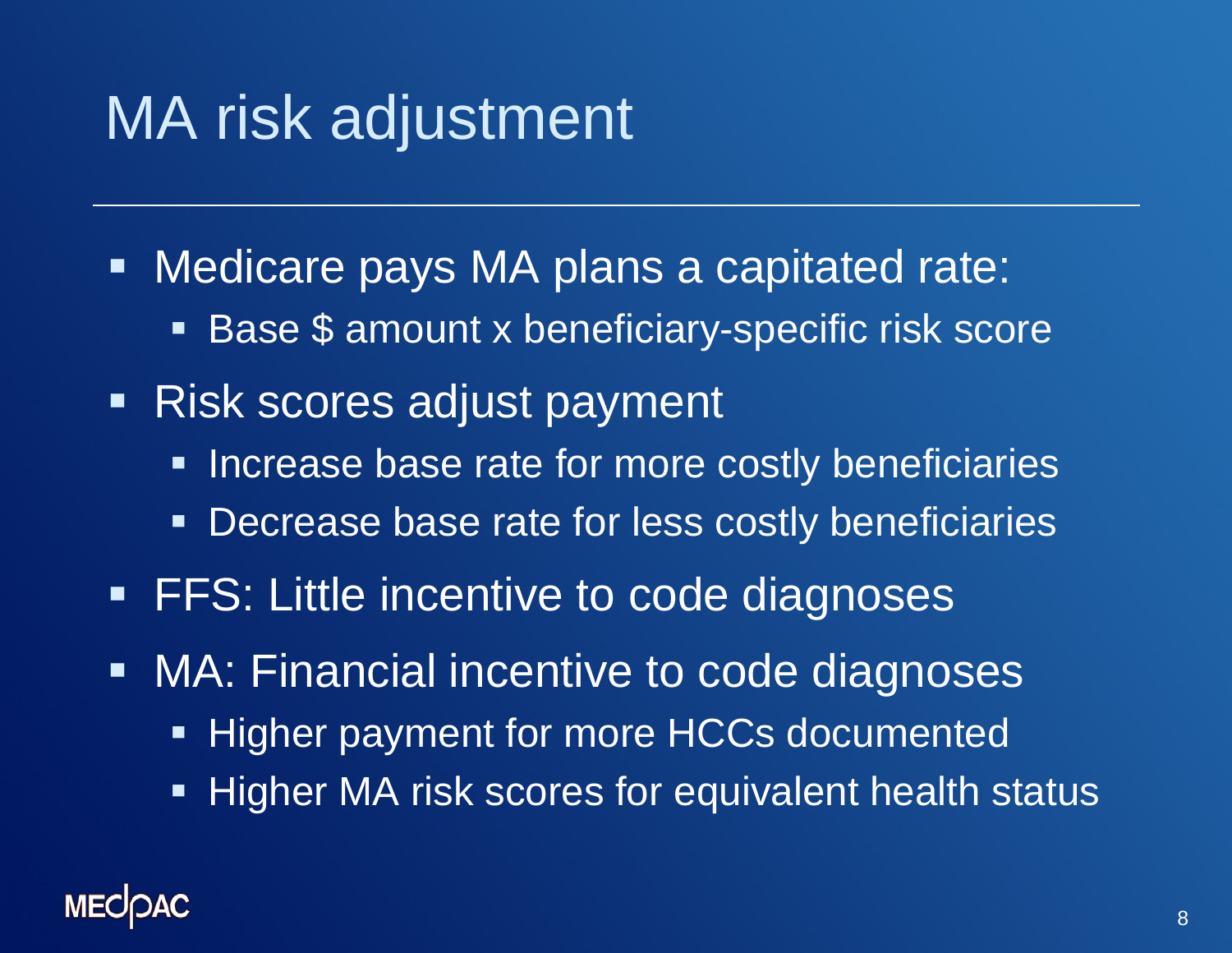# Diagnostic coding intensity impact on payment

- 2017 MA risk scores were 7% higher than FFS
- After accounting for coding adjustment of 5.66%:
	- **MA risk scores in 2017 were 1 to 2% higher than** FFS due to coding differences
- Reduction in impact of coding differences
	- New models reduced impact of coding differences
	- FFS scores grew faster, slower relative MA growth
	- Encounter data slightly reduced MA scores



Source: MedPAC analysis of enrollment and risks score files. Estimates are preliminary and subject to change.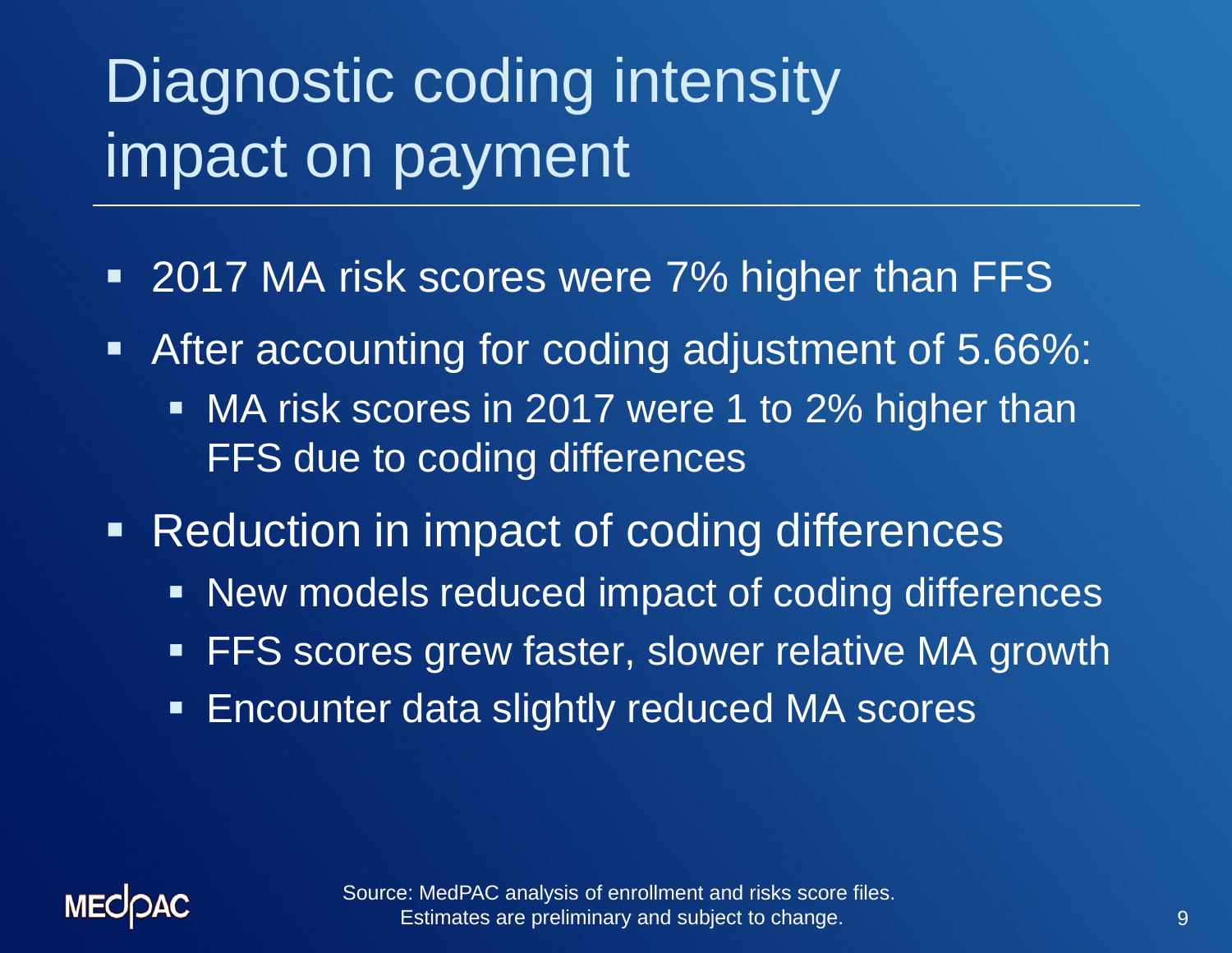# Variation in coding intensity impact across MA contracts



Source: MedPAC analysis of enrollment and risks score files. Estimates are preliminary and subject to change.

**MECOAC**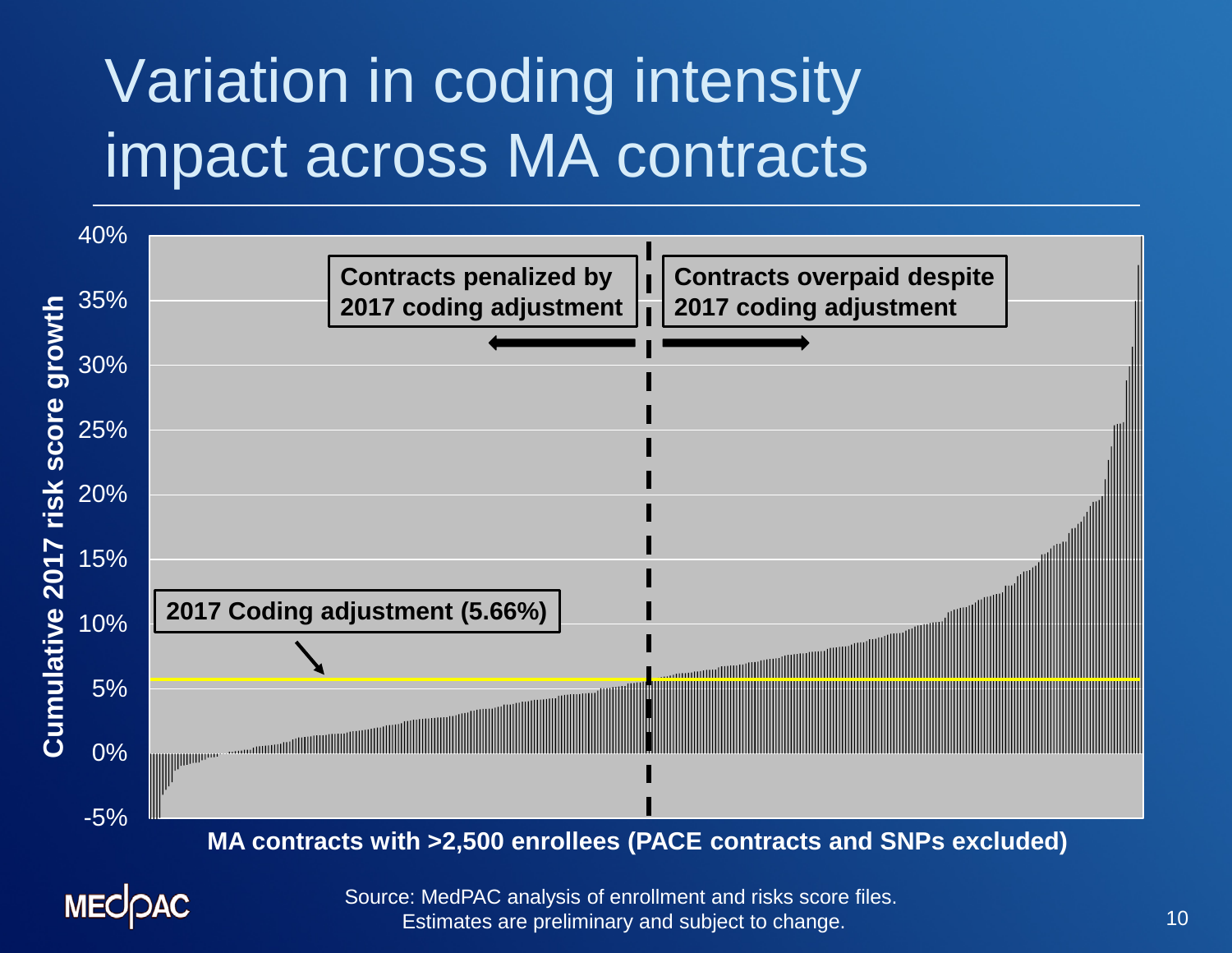### Quality in MA

- Quality bonus program: 5-star rating system with bonuses for contracts at 4 stars or higher
	- Seventy-five percent of enrollees in bonus-level plans (bonus payments of ~\$6 billion for 2019)
- Sponsors use contract consolidations to move enrollees to bonus-level contracts
	- 550,000 enrollees moved at end of 2018 (unwarranted bonus payments of ~\$200 million in 2019)
	- Nearly 5 million enrollees moved over last 5 years
	- Beginning next year, use of averaging method will limit, but not eliminate, consolidation options

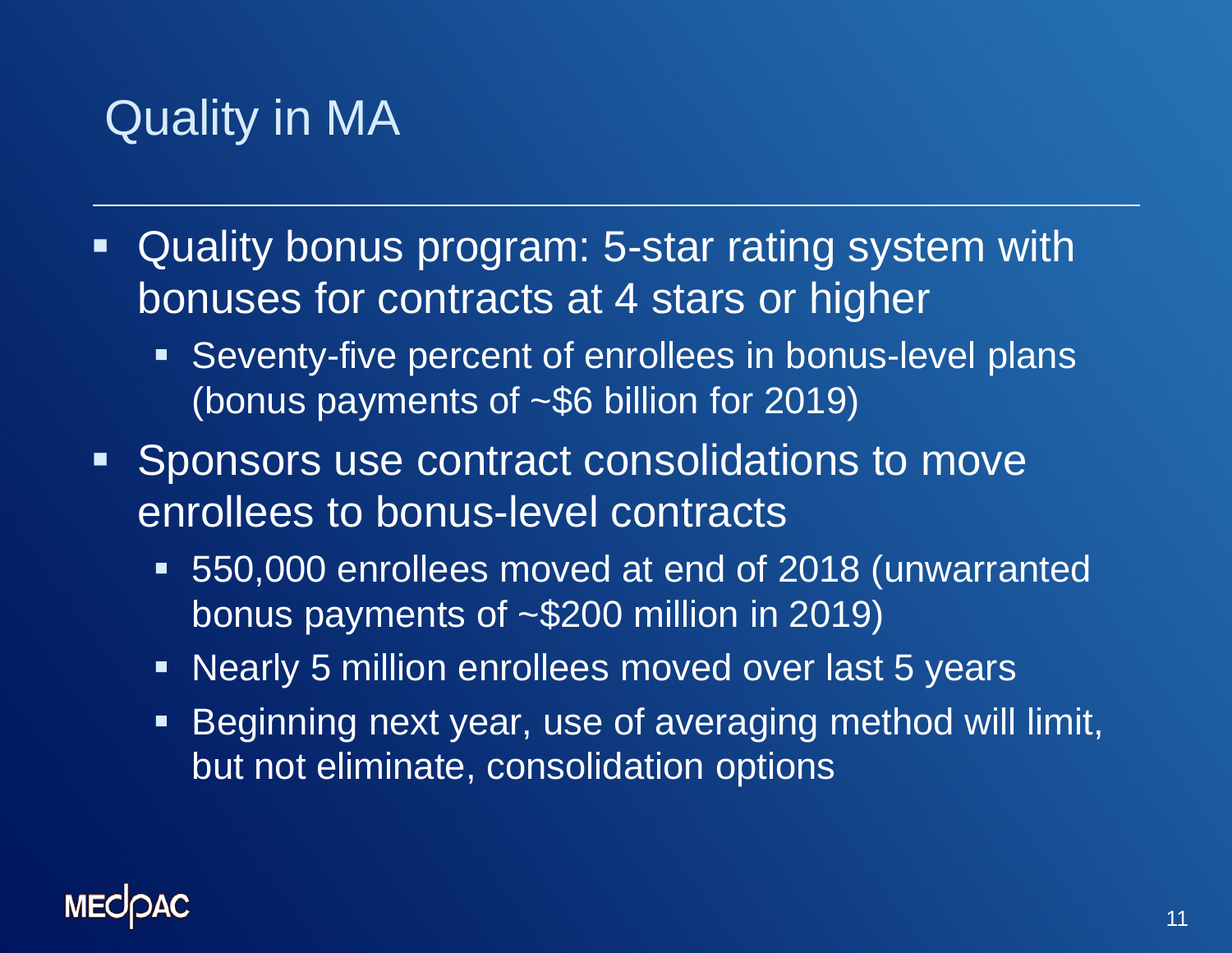## Level of quality in MA indeterminate

- **Stars not a good basis of judging MA quality** because of contract consolidations and large, geographically dispersed, contracts
- Also difficult to judge based on individual quality measures: For many important measures, small samples drawn at the contract level, regardless of the size and geographic reach of the contract

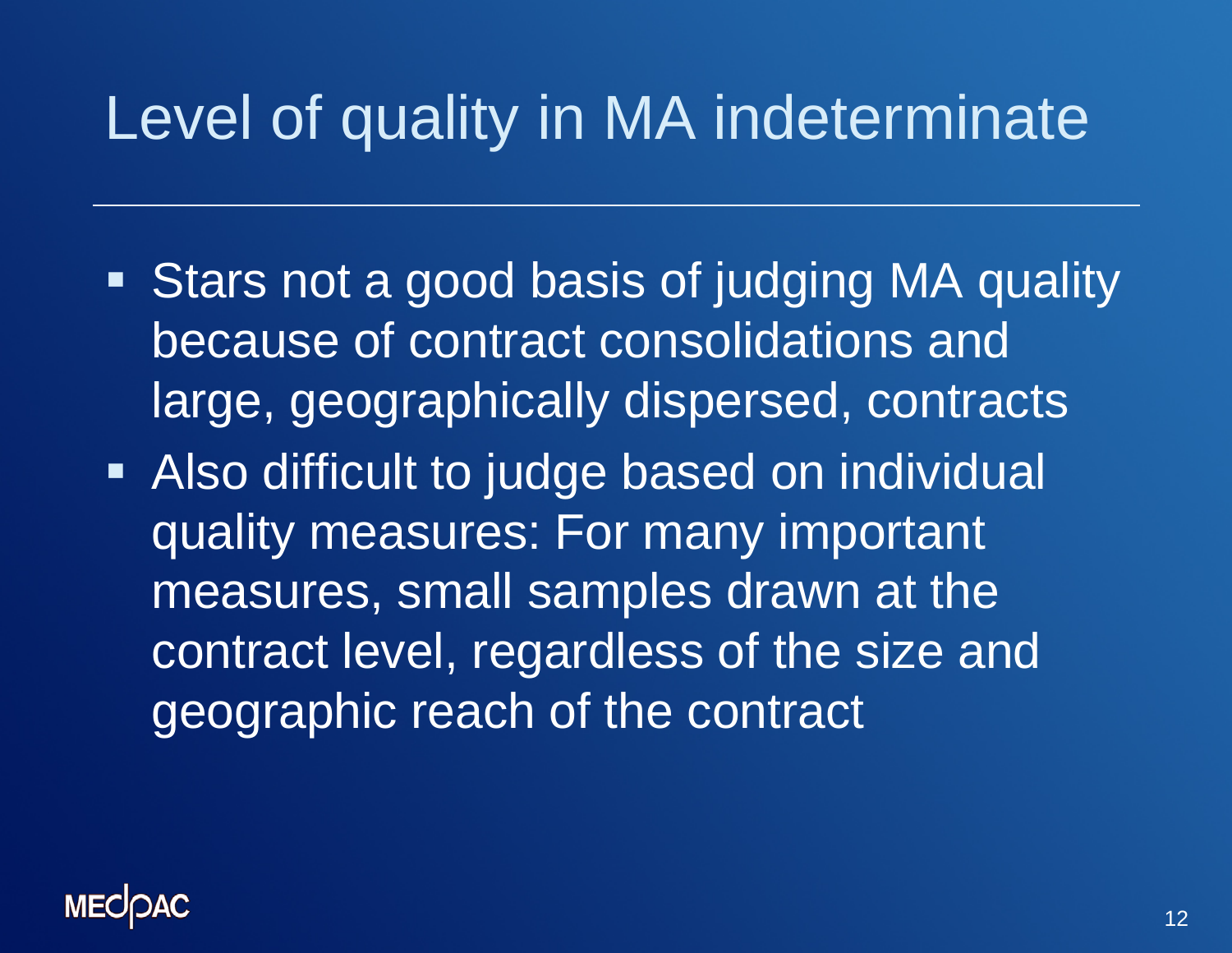# Summary of status of MA

#### **NA sector is very healthy**

- **Growth in enrollment, plan offerings, and extra benefits**
- Reduction in impact of coding differences
- Ongoing issues that we continue to track
	- **Determining quality in MA and issues with the quality** bonus program
	- Accounting for coding differences between MA and FFS with equitable and complete adjustment policy
	- **Ensuring completeness and accuracy of encounter** data